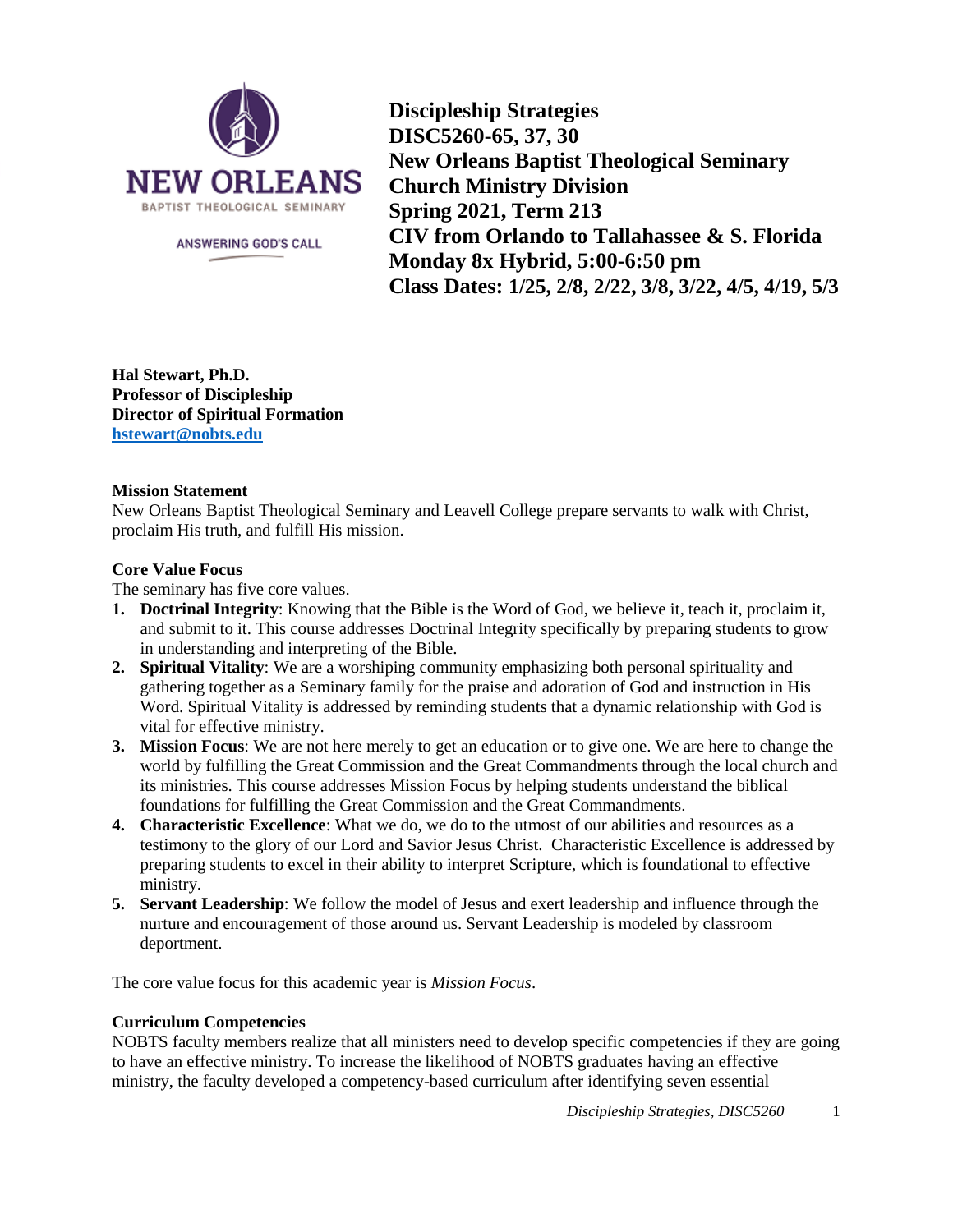competencies necessary for effective ministry. All graduates are expected to have at least a minimum level of competency in all of the following areas:

- **1. Biblical Exposition**: to interpret and communicate the Bible accurately.
- **2. Christian Theological Heritage**: To understand and interpret Christian theological heritage and Baptist polity for the church.
- **3. Disciple Making**: To stimulate church health through mobilizing the church for missions, evangelism, discipleship, and church growth.
- **4. Interpersonal Skills**: To perform pastoral care effectively, with skills in communication and conflict management.
- **5. Servant Leadership**: To serve churches effectively through team ministry.
- **6. Spiritual and Character Formation**: To provide moral leadership by modeling and mentoring Christian character and devotion.
- **7. Worship Leadership**: To facilitate worship effectively.

The curriculum competencies addressed in this course are:

- *Interpersonal Skills:* Understand how to build relationships with other ministry leaders within the local church.
- *Servant Leadership:* Determine how the Senior Pastor, staff members, and lay leaders can serve one another while still providing the appropriate leadership required.
- *Spiritual and Character Formation:* As a leadership team intentionally "grow up in all things into Him who is the head – Christ" (Eph. 4:15b, NKJV).

## **Course Description**

This course is designed to equip students for leading discipleship ministries in a local church by exploring a variety of methods and approaches used in a response to the Great Commission mandate in churches today. Students are exposed to select and different materials and methods of discipleship in correlation to the Bible Study programs in local churches to provide basis for future adaptation. The student is also introduced to developmental processes currently available.

## **Student Learning Outcomes**

This course is designed to introduce students to the basic principles, procedures, guidelines, and available resources for discipleship strategies within the local church. The student involved in this process should be able to accomplish the following:

- Examine a variety of discipleship strategies that can be utilized in local church praxis.
- Understand and be able to discuss foundational concepts related to current developmental processes for various age groups.
- Value/Appreciate the importance of the discipleship mandate given to all believers in Scripture.
- Develop a discipleship strategy, which can be implemented in the student's specific ministry setting.

## **Course Teaching Methodology**

The course will involve the following methodologies: lecture, group discussion, and an interactive discovery-learning format.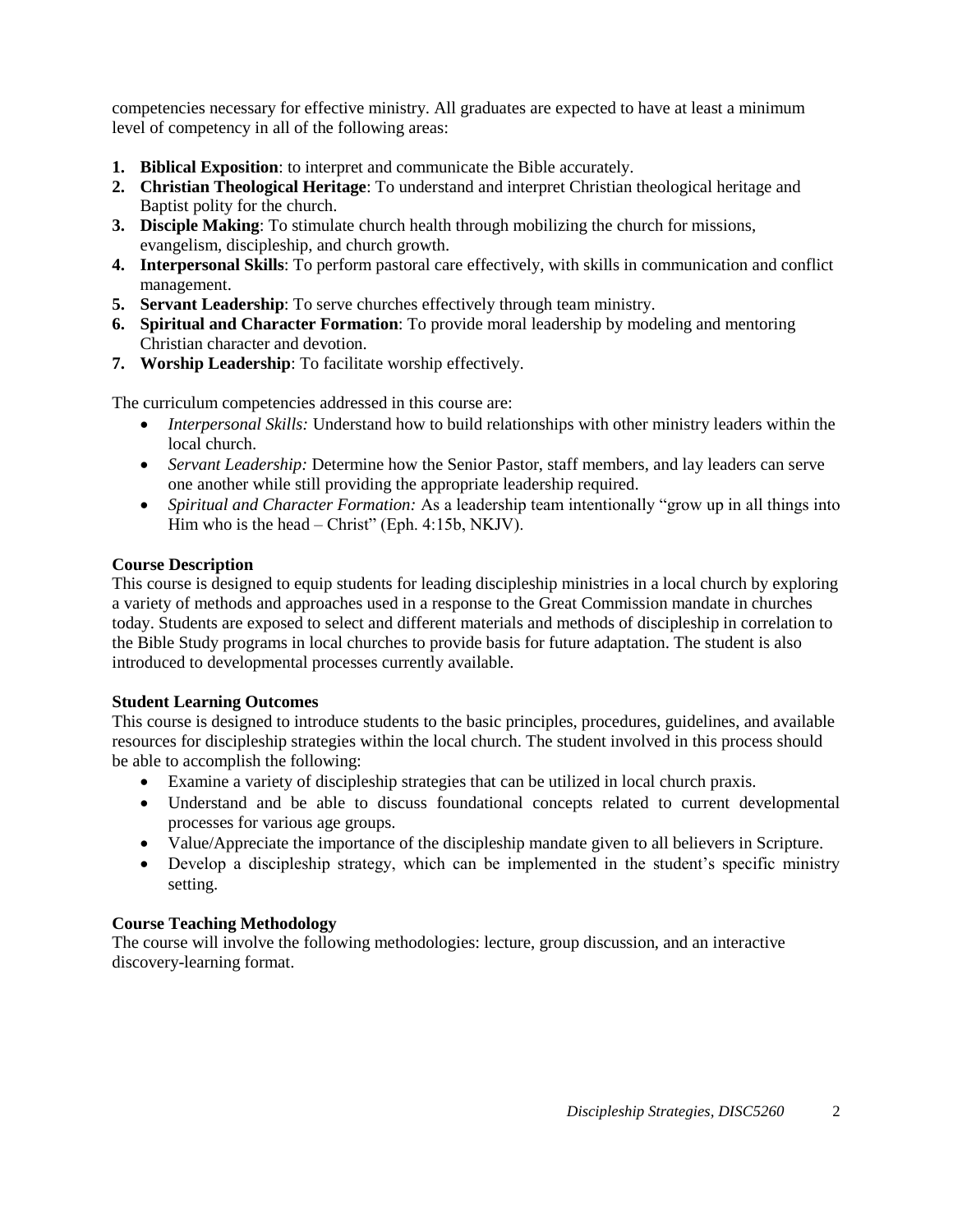#### **Embedded Assignment**

#### **Discipleship Strategy Handbook and Implementation – 40 points** Due: May 5<sup>th</sup>

Based on the discipleship strategies and the foundational concepts of development laid in class, the biblical foundations and mandates of discipleship discussed in your Biblical Overview of Discipleship paper, the **context profile** you created, and personal research, **develop** a discipleship strategy which can be implemented in your specific ministry setting. Create a Powerpoint presentation (25 slides) or Publisher Handbook (25 pages), which provides an overview, explanation and rationale for your strategy. This presentation should include a **minimum** of 8 to 12 weeks detailed description for **how** to implement your strategy (which can either include planning processes or curriculum and content materials, etc.) should be included in this presentation. Further directions regarding this assignment will be provided during class. PDF's, Keynote, or Pages will not be accepted for this assignment.

This assignment is an embedded assignment that will be completed by all students for all sections of this course. Please complete the assignment according to provided rubric.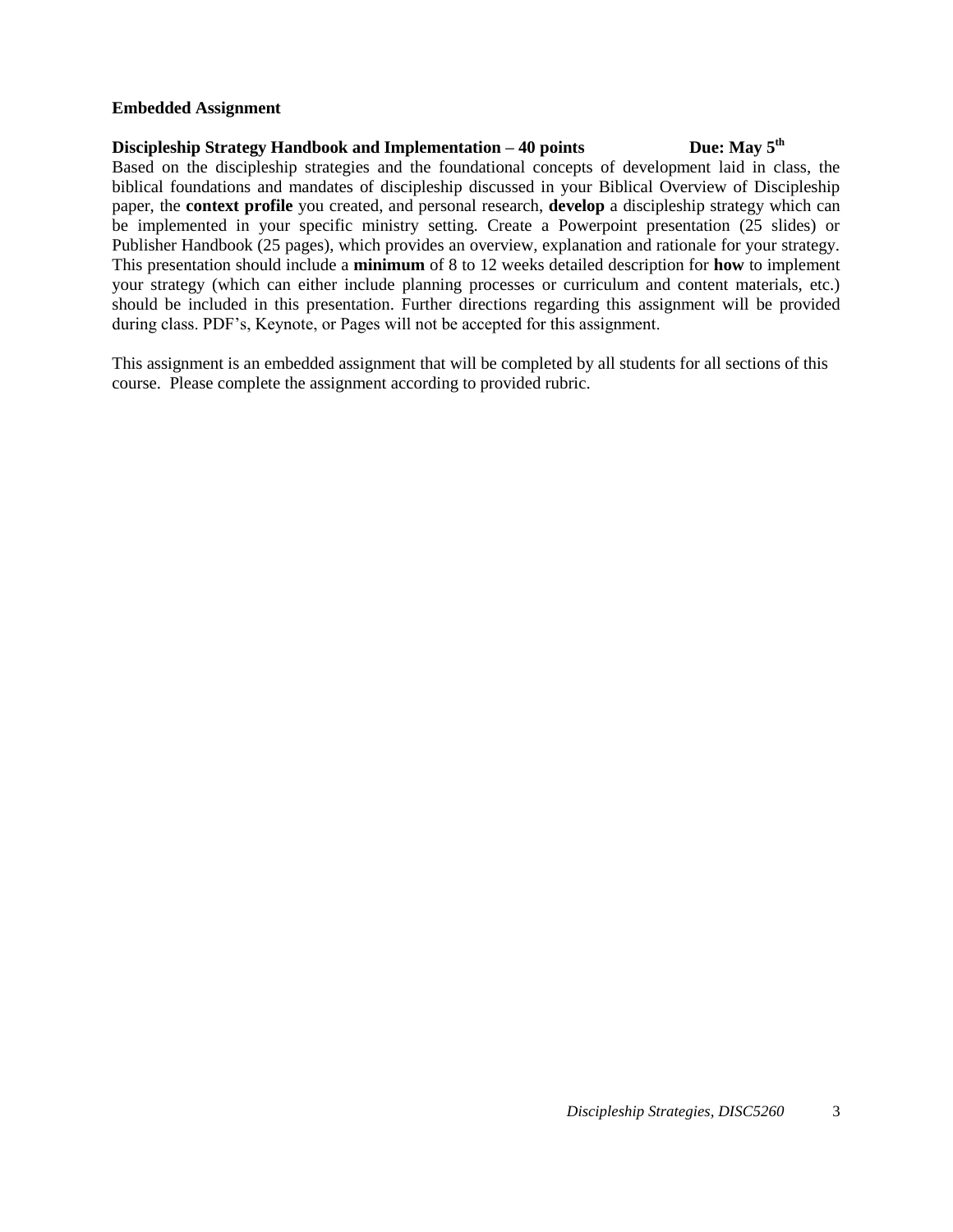| Discipleship Strategy Handbook & Implementation Paper                                                           |                                                                                                                                                                                                                                                                                                                                                |                                                                                                                                                                                                                                                                                                                               |                                                                                                                                                                                                                                                                                                                           |                                                                                                                                                                                                                                                                                                                                                      |  |  |  |
|-----------------------------------------------------------------------------------------------------------------|------------------------------------------------------------------------------------------------------------------------------------------------------------------------------------------------------------------------------------------------------------------------------------------------------------------------------------------------|-------------------------------------------------------------------------------------------------------------------------------------------------------------------------------------------------------------------------------------------------------------------------------------------------------------------------------|---------------------------------------------------------------------------------------------------------------------------------------------------------------------------------------------------------------------------------------------------------------------------------------------------------------------------|------------------------------------------------------------------------------------------------------------------------------------------------------------------------------------------------------------------------------------------------------------------------------------------------------------------------------------------------------|--|--|--|
| This rubric describes how you will be evaluated for your Discipleship Strategy Handbook & Implementation Paper. |                                                                                                                                                                                                                                                                                                                                                |                                                                                                                                                                                                                                                                                                                               |                                                                                                                                                                                                                                                                                                                           |                                                                                                                                                                                                                                                                                                                                                      |  |  |  |
|                                                                                                                 | <b>Levels of Achievement</b>                                                                                                                                                                                                                                                                                                                   |                                                                                                                                                                                                                                                                                                                               |                                                                                                                                                                                                                                                                                                                           |                                                                                                                                                                                                                                                                                                                                                      |  |  |  |
| Criteria                                                                                                        | <b>Excellent</b>                                                                                                                                                                                                                                                                                                                               | Good                                                                                                                                                                                                                                                                                                                          | <b>Needs Improvement</b>                                                                                                                                                                                                                                                                                                  | <b>Deficient</b>                                                                                                                                                                                                                                                                                                                                     |  |  |  |
|                                                                                                                 | 10 Points                                                                                                                                                                                                                                                                                                                                      | 8.5 Points                                                                                                                                                                                                                                                                                                                    | 7 Points                                                                                                                                                                                                                                                                                                                  | 5 Points                                                                                                                                                                                                                                                                                                                                             |  |  |  |
| Discipleship Content                                                                                            | Strategy is a well thought-out,<br>exceptional strategy that supports the<br>biblical basis for discipleship. The<br>rationale is clearly communicated.<br>Reflects application of critical thinking.<br>Has a clear goal with prudent time<br>stamps that are appropriate. A variety<br>of sources are referenced. Is biblically<br>accurate. | Strategy is a well thought-out,<br>good plan that supports the biblical<br>basis for discipleship. The rationale<br>is given. Has application of critical<br>thinking apparent. Has a clear goal<br>with good time stamps. An<br>acceptable number of sources are<br>referenced. Is biblically accurate.                      | Strategy supports the biblical basis<br>for discipleship. The rationale is<br>vaguely referenced. Has application<br>of critical thinking that is apparent.<br>Has no clear goal and unwise time<br>stamps. A limited number of sources<br>are referenced. Has some<br>inconsistencies.                                   | Strategy provides inconsistent information<br>for the biblical basis for discipleship. No<br>rationale for discipleship is given. Has no<br>apparent application of critical thinking.<br>Has no clear goal and no selected time<br>stamps. A few sources are referenced. Has<br>significant misconceptions or<br>misinterpretation on discipleship. |  |  |  |
| <b>Grammatical Convention</b>                                                                                   | No spelling, grammatical, or punctuation<br>errors. High-level use of vocabulary and<br>word choice.                                                                                                                                                                                                                                           | Few (1 to 3) spelling, grammatical, or<br>punctuation errors. Good use of<br>vocabulary word choice.                                                                                                                                                                                                                          | Minimal (3 to 5) spelling, grammatical,<br>or punctuation errors. Low-level use of<br>vocabulary and word choice.                                                                                                                                                                                                         | More than 5 spelling, grammatical, or<br>punctuation errors. Poor use of vocabulary<br>and word choice.                                                                                                                                                                                                                                              |  |  |  |
| <b>Strategy Organization</b>                                                                                    | Discipleship strategy is clearly focused in<br>an organized and thoughtful manner.<br>Discipleship strategy is constructed in an<br>exceptional and logical pattern to support on specific profile. Strategic steps<br>the mission of the church in the selected<br>profile context.                                                           | Discipleship strategy supports the<br>mission of the church. Plan has a<br>pattern, but occasionally is unfocused<br>provided are logical and supports<br>mission of the church in the selected<br>profile context.                                                                                                           | Strategy plan has focus but strays from<br>the profile at times. Strategic steps<br>appear to have a pattern, but the<br>pattern is not consistently carried out in<br>the project. Information in the strategy<br>loosely supports the mission of the<br>church in the selected profile context.                         | Strategic planning Content is unfocused and<br>haphazard. Information does not support the<br>solution to the challenge to make disciples.<br>Information provided has no apparent<br>pattern to support the mission of the church<br>in the selected profile context.                                                                               |  |  |  |
| <b>Presentation Level</b>                                                                                       | Exceptional creativity in visual format<br>with over 20 slides or pages. Multimedia<br>(charts, graphs, tables, illustrations,<br>video) is used or referenced to clarify and<br>illustrate the main points. Format<br>enhances the content. Presentation<br>captures audience attention.<br>Presentation is organized, well planned           | Good creativity in visual format with 17<br>19 slides or pages. Multimedia (charts,<br>graphs, tables, illustrations, video) is<br>used or referenced to illustrate the<br>main points. Format is appropriate for<br>the content. Presentation captures<br>audience or reader's attention.<br>Presentation is well organized. | Acceptable creativity in visual format<br>with 13-16 slides or pages. Multimedia<br>(charts, graphs, tables, illustrations,<br>video) loosely illustrates the main<br>points. Format does not suit the<br>content. Presentation does not capture<br>audience or reader's attention.<br>Presentation is loosely organized. | Limited creativity in visual format with 12 or<br>less slides or pages. Presentation appears<br>sloppy and/or unfinished. Multimedia<br>(charts, graphs, tables, illustrations, video) is<br>overused or underused. Format does not<br>enhance content. Presentation has no clear<br>organization.                                                   |  |  |  |
| Late Work Penalty                                                                                               | 0 Points                                                                                                                                                                                                                                                                                                                                       | -1 Points                                                                                                                                                                                                                                                                                                                     | -2 Points                                                                                                                                                                                                                                                                                                                 | -3 Points                                                                                                                                                                                                                                                                                                                                            |  |  |  |
| <b>Additional Missed Points</b>                                                                                 | 0 Points<br>No additional missed points.                                                                                                                                                                                                                                                                                                       | -1 Points<br>Reason Provided in Feedback.                                                                                                                                                                                                                                                                                     | -2 Points<br>Reason Provided in Feedback.                                                                                                                                                                                                                                                                                 | -3 Points<br>Reason Provided in Feedback.                                                                                                                                                                                                                                                                                                            |  |  |  |

*Discipleship Strategies, DISC5260* 4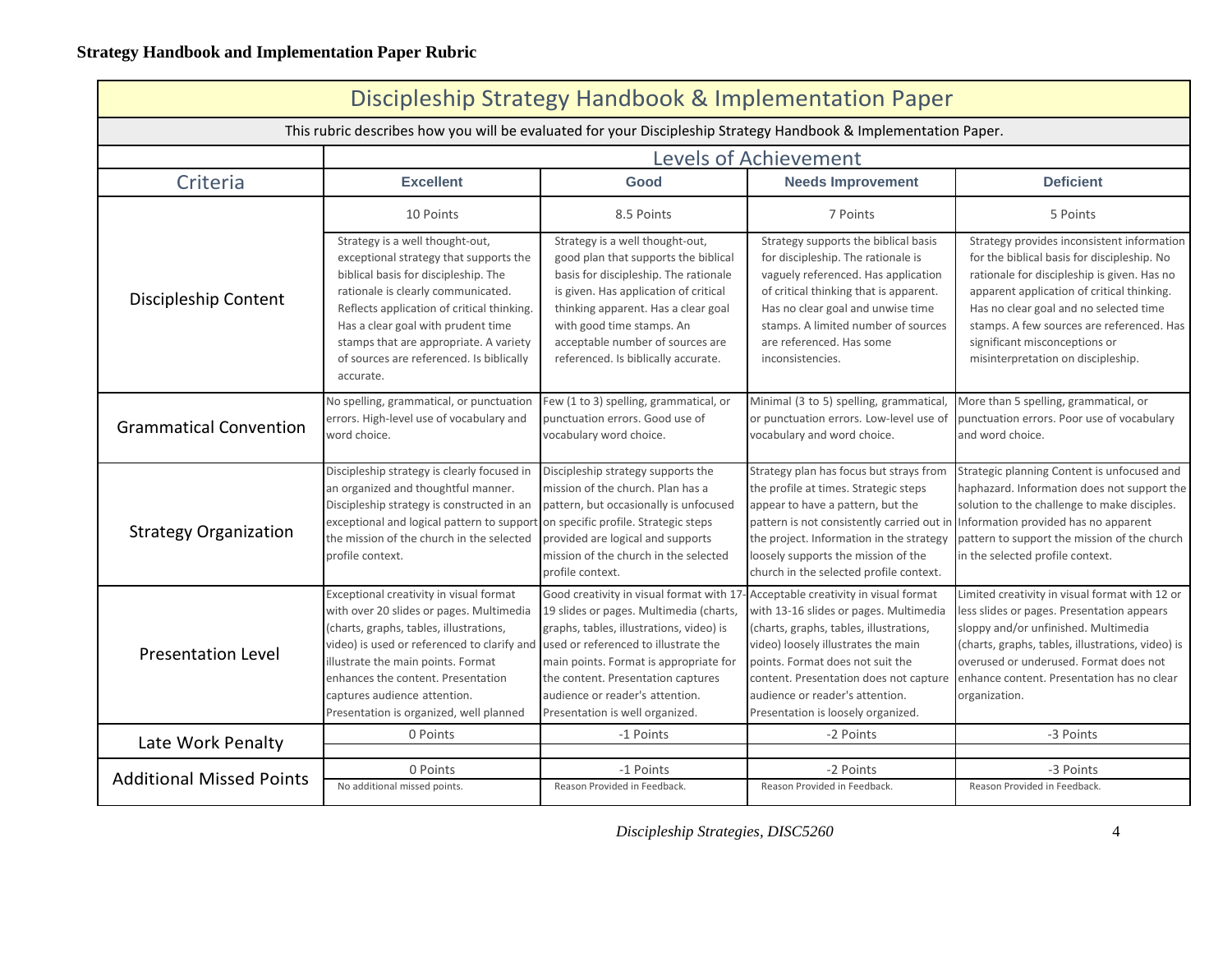## **Textbooks**

The following text and resources are required reading for class discussions and are to be read in their entirety unless otherwise specified.

## *Required Texts*

Absalom, Alex and Bobby Harrington. *Discipleship that Fits: The Five Kinds of Relationships God Uses to Help Us Grow.* Grand Rapids, MI: Zondervan, 2016.

Coleman, Robert. *The Master Plan of Evangelism*. Grand Rapids, MI: Revell, 1993.

Dean, Jody and Hal Stewart, eds. *Together We Equip.* Bloomington, IN: Westbow Press, 2018.

Malphurs, Aubrey. *Strategic Disciple Making: A Practical Tool for Successful Ministry*. Grand Rapids, MI: Baker Books, 2009.

## **Course Requirements**

All assignments should be submitted on time via blackboard for this course. In the blackboard shell, click the "Upload Assignments" link to upload your work. Please note that every assignment that is uploaded is time stamped with the date and time of the upload.

## **Biblical Overview of Discipleship Paper – 20 points Due: March 6th**

Write an 8-page paper discussing the biblical mandate for discipleship. Include an overview of Old Testament and New Testament examples of discipleship. Examine how this mandate and the examples included are applicable to the local church. Use at least eight sources including the Bible and the course texts, preferably scholarly works. Turabian formatting is required for this assignment.

## **Assignment Formatting**

- Type this assignment according to Turabian format
- All papers must be written in third person and double-spaced
- Use 12 point Times New Roman font
- Use the same number of references as assigned pages
- Use correct spelling and grammar
- Use proper pagination
- Include your name on the *cover page*
- Staple assignments together as necessary or as required *(no report covers please)*
- Write the *full* assignment

## **Book Critiques –10 points total (each book is 5 points) Due: 2/27 and 4/10**

On the assigned day, you turn in a 3-page type-written report on the assigned book. The book review should include the following two components: 1) A **content summary** that is double spaced for page one and 2) A **reflection summary** that is a single spaced list of significant ideas (direct quotes or general ideas) from the book. The following should be included with each significant idea: a) the book page number; b) one of the three identified categories below and c) brief reflective personal comments. **A double space between each entry of the list is expected.**

- 1. AGREEMENT Thoughts with which you are in firm agreement; things that make you say "Yes!" or items that inspire you to action in your life and move your spirit.
- 2. DISAGREEMENT Thoughts in which you find dissonance; areas with which you might disagree.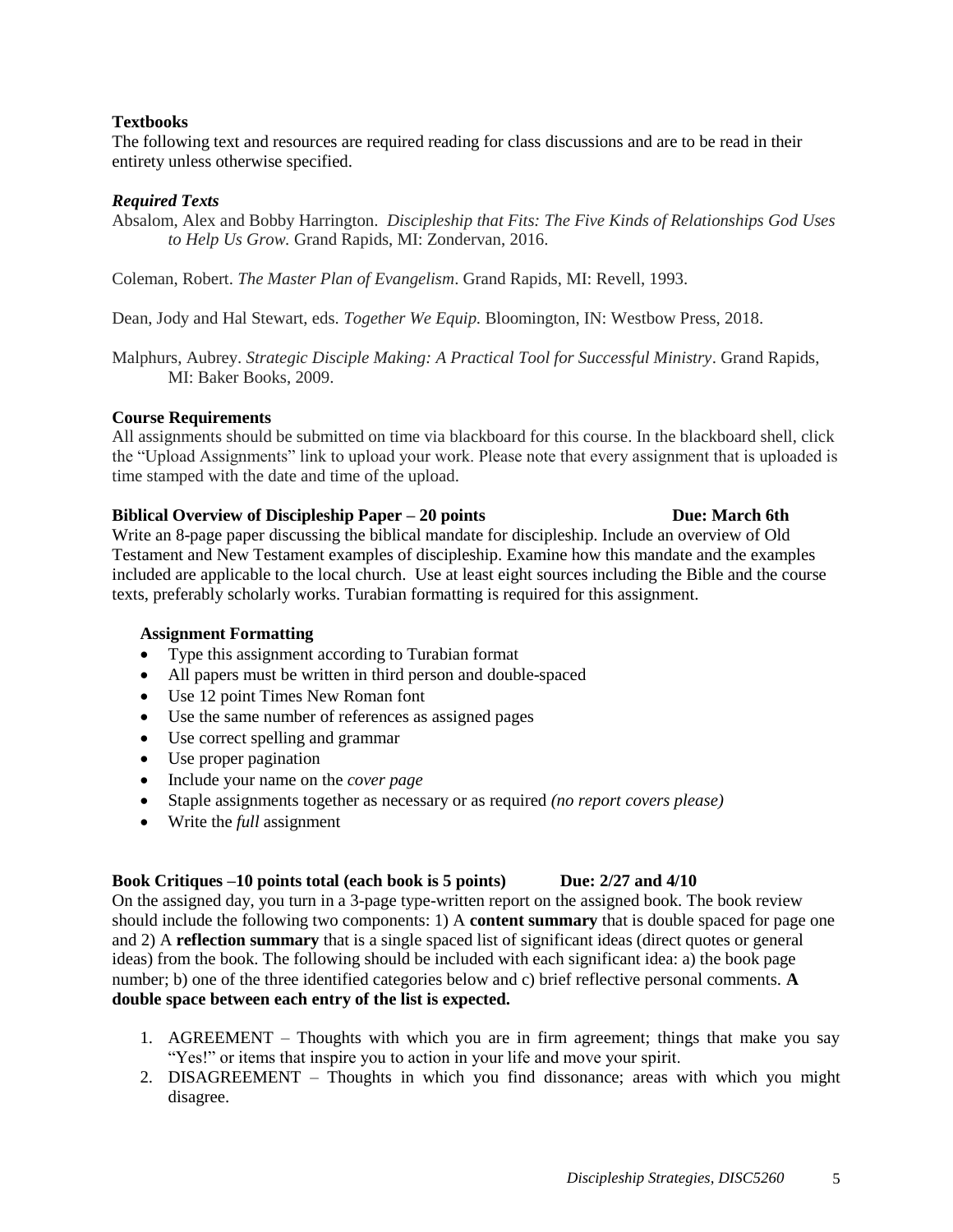- 3. MORE THOUGHT Areas that you want to spend more time thinking about; things that make you wonder; items on which you are not sure what your stance it.
	- **Due:** Coleman *Master Plan of Evangelism* **(2/27)** Dean/Stewart *– Together We Equip* or Harrington and Absalom – *Discipleship That Fits* **(4/10)**

# **Profile for Discipleship Strategy/Planning Chart– 15 points Due: April 17th**

Create a profile identifying the context for the development of a discipleship strategy (the upcoming assignment). Include a half-page detailed description of the setting for the strategy (geographic location, ministry setting, needs, etc.) and a half-page detailed description of the individuals involved in the process (age, developmental needs, gender, etc.). Fill-out the "Discipleship Planning Chart" using the questionnaire guide provided by the professor. This profile should guide your understanding, evaluation, research, and development of your discipleship strategy handbook/presentation.

#### **Classroom Decorum and Engagement – 15 points Due: Meeting Dates**

Attendance/Participation is required for every course session due to the interactive learning format of the course. A positive attitude can only enhance the learning experience. Therefore, for the purposes of this class, a *positive attitude* and *participation* are defined as productive and interactive engagement with inclass/online threads and dialogues throughout a full course session. You cannot participate effectively if you are not focused on the subject matter while in the classroom. Consequently, the student is expected:

- To come class with a constructive point of view, prepared to interact with the readings and resources on the course topic in discussion groups and classroom dialogues.
- To dress appropriately and in accordance with the NOBTS Student Handbook. *This means no flip-flops and no ball caps!*
- To turn off cell phones and to not accept any phone calls during class.
- Use laptops, iPads and other electronic devices appropriately to enhance class participation and abstain from social media (i.e., Facebook, messaging, etc.) and ministry responsibilities (e-mails, web site updates, etc.) during class sessions.

## **Final Examination**

The professor reserves the right to administer a final exam if the class fails to participate in a manner that is engaging and acceptable.

## **Evaluation of Grade**

The student's grade will be computed as follows:

| <b>Biblical Overview of Discipleship Paper</b>    | 20%  |
|---------------------------------------------------|------|
| Book Critiques (2 at 5% each)                     | 10%  |
| Profile for Discipleship Strategy Planning Chart  | 15%  |
| Discipleship Strategy Handbook and Implementation | 40%  |
| <b>Classroom Decorum and Engagement</b>           | 15%  |
|                                                   | 100% |

## **Grading Scale**

Your final grade will be based on your total accumulation of points as indicated under the *Evaluation of Grade* section of this syllabus according to the grading scale in the NOBTS catalog.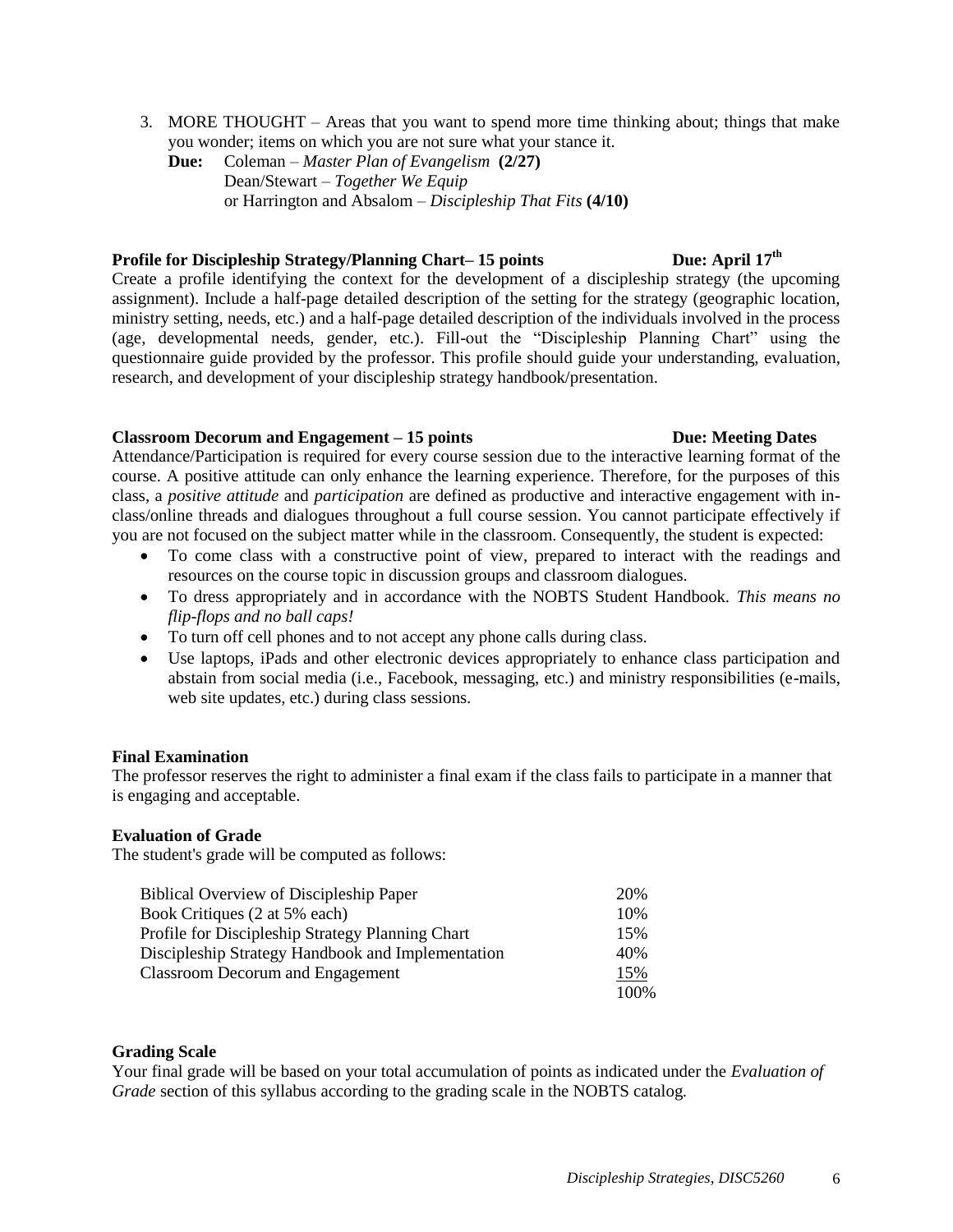| A: 93-100  | B: 85-92          | $C: 77-84$ |
|------------|-------------------|------------|
| D: $70-76$ | $F: 69$ and below |            |

#### **Technical Assistance**

For assistance regarding technology, consult ITC (504-816-8180) or the following websites:

- 1. Selfserve@nobts.edu Email for technical questions/support requests with the Selfserve.nobts.edu site (Access to online registration, financial account, online transcript, etc.)
- 2. BlackboardHelpDesk@nobts.edu Email for technical questions/support requests with the NOBTS Blackboard Learning Management System NOBTS.Blackboard.com.
- 3. ITCSupport@nobts.edu Email for general technical questions/support requests.
- 4. www.NOBTS.edu/itc/ General NOBTS technical help information is provided on this website.

#### **Late Assignments**

Assignments not submitted *on the due dates* are considered late and will be automatically penalized 10% for each date late including weekends. Late assignments will not be accepted one week beyond the original due date, *no exceptions*. *No grades of Incomplete will be issued for this course. If a late assignment is not received, a grade of "F" is automatically earned for the course.*

#### **Netiquette**

Appropriate Online Behavior. Each student is expected to demonstrate appropriate Christian behavior when working online on Discussion Boards or whenever interaction occurs through web, digital, or other electronic medium. The student is expected to interact with other students in a fashion that will promote learning and respect for the opinions of others in the course. A spirit of Christian charity is expected at all times in the online environment.

#### **Academic Honesty Policy**

All graduate and undergraduate NOBTS students, whether on-campus, internet, or extension center students, are expected to adhere to the highest Christian standard of honesty and integrity when completing academic assignments for all courses in every delivery system format. The Bible provides our standard for academic integrity and honesty. This standard applies whether a student is taking tests, quizzes, exams, writing papers, completing Discussion Boards, or any other course requirement.

#### **Help for Writing Papers at "The Write Stuff"**

NOBTS maintains a Writing Center designed to improve English writing at the graduate level. Students can receive writing guides, tips, and valuable information to help in becoming a better writer.

#### **Plagiarism on Written Assignments**

NOBTS has a no tolerance policy for plagiarism. Plagiarism in certain cases may result in expulsion from the seminary. See the NOBTS Student Handbook for definition, penalties, and policies associated with plagiarism.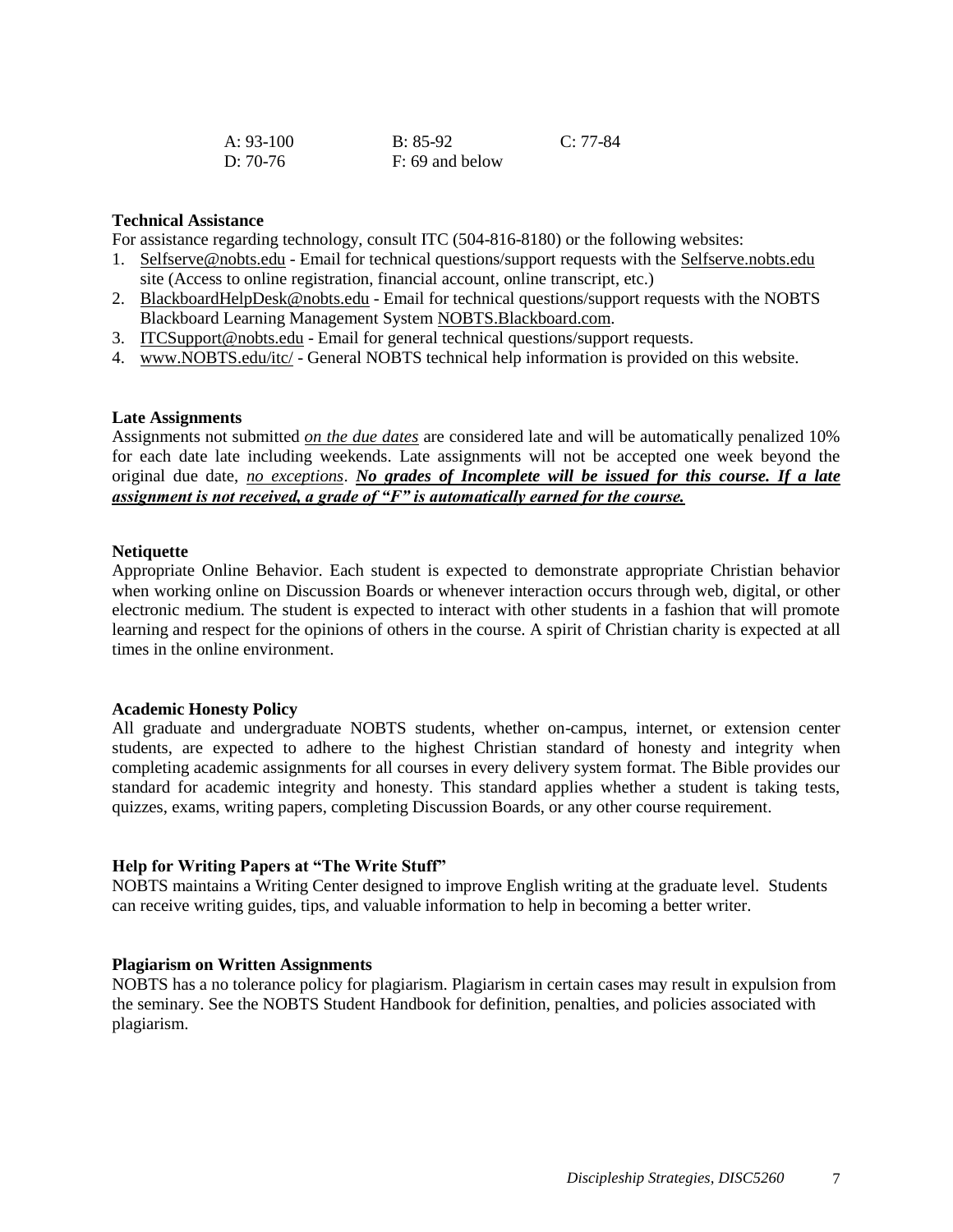## **Course Schedule**

| Unit              | <b>Lecture Topic</b>                                                    | <b>Week</b>                |
|-------------------|-------------------------------------------------------------------------|----------------------------|
| Unit $1-3$        | Introduction<br>What is Biblical Discipleship?<br>Who are My Disciples? | 1/25<br><b>Class Meets</b> |
| Unit $4-5$        | <b>Stages of Discipleship</b><br>The Pattern of Spiritual Growth        | 2/8<br><b>Class Meets</b>  |
| <b>Unit 6-7</b>   | Discipleship Training and Process<br><b>Strategy Development</b>        | 2/22<br><b>Class Meets</b> |
| <b>Assignment</b> | <b>Assigned Text Critique and Review</b>                                | 2/27                       |
| <b>Assignment</b> | <b>Overview of Discipleship Research Paper</b>                          | 3/6                        |
| Unit 8            | Program Approaches to Discipleship                                      | 3/8<br><b>Class Meets</b>  |
| <b>Break</b>      | <b>Spring Break</b>                                                     | <b>March 15-19</b>         |
| Unit 9            | Five Models of Discipleship                                             | 3/22<br><b>Class Meets</b> |
| <b>Unit 10-11</b> | Mentoring Men, and Women<br>Preschoolers, Children, and Discipleship    | 4/5<br><b>Class Meets</b>  |
| <b>Assignment</b> | <b>Assigned Text Critique and Review</b>                                | 4/10                       |
| <b>Assignment</b> | <b>Profile/Discipleship Planning Chart</b>                              | 4/17                       |
| Unit 12-13        | Age Graded in a busy family schedule                                    | 4/19                       |
|                   | Teenagers, Families, and Discipleship                                   | <b>Class Meets</b>         |
| Unit 14           | <b>Review and Evaluation</b>                                            | 5/3<br><b>Class Meets</b>  |

# **Selected Bibliography**

- Adsit, Christopher B. *Personal Disciplemaking: A Step-by-step Guide for Leading a New Christian from New Birth to Maturity*. Orlando, FL: Integrated Resources, 1996.
- Blackaby, Henry and Richard. *Spiritual Leadership: Moving People on to God's Agenda.* Nashville, TN: B & H Publishers, 2001.

Bonhoeffer, Dietrich. *The Cost of Discipleship.* New York: Macmillan, 1937.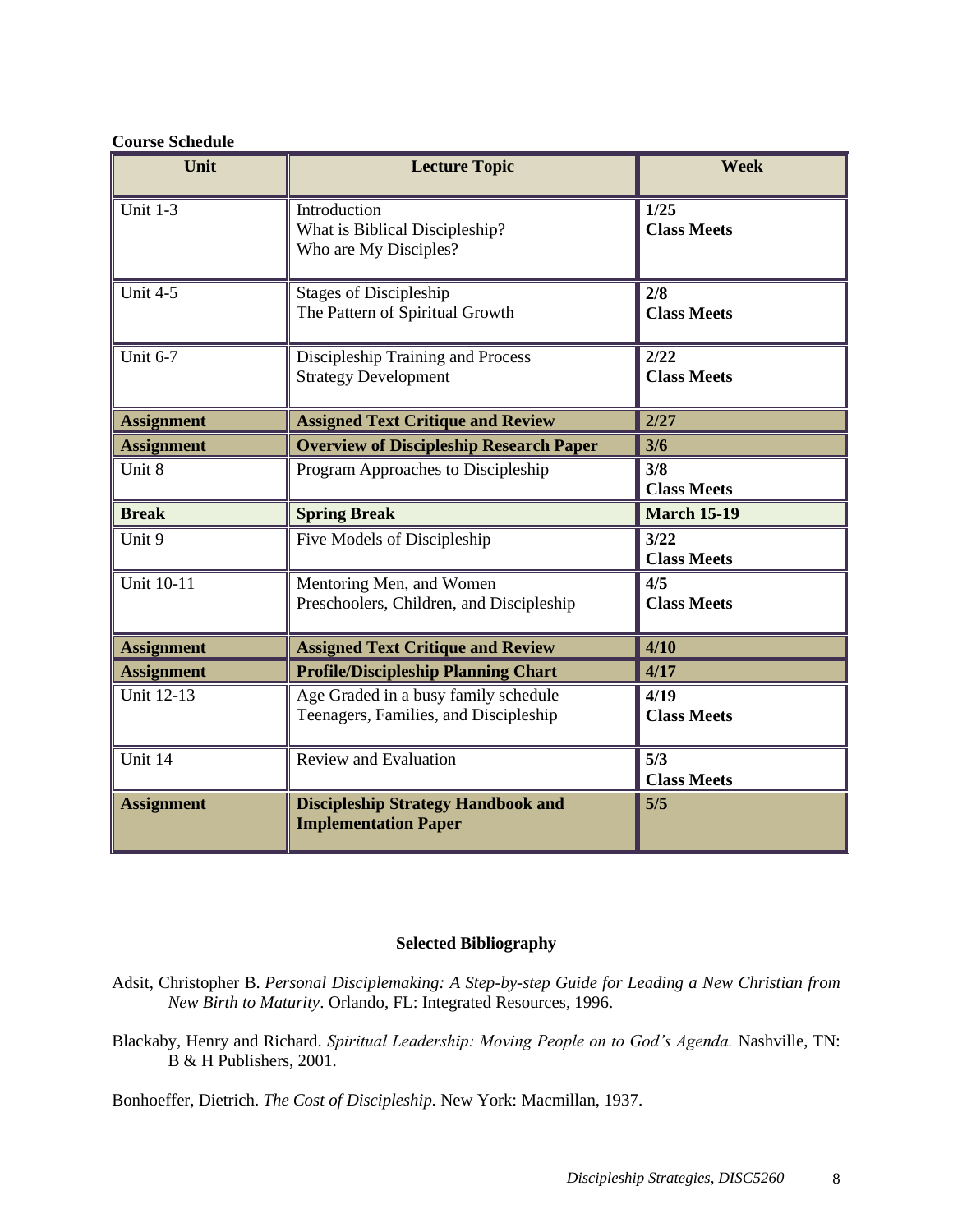- Briner, Bob and Ray Pritchard. *The Leadership Lessons of Jesus: A Timeless Model for Today's Leaders.* Nashville, TN: B & H Publishers, 1997.
- Bruce, A. B. *The Training of the Twelve*. Reprint ed. Grand Rapids, MI: Kregel Publications, 1971.
- Calkins, Raymond. *How Jesus Dealt With Men.* New York: Abingdon-Cokesbury Press, 1942.
- Camp, Lee C. *Mere Discipleship: Radical Christianity in a Rebellious World.* Grand Rapids, MI: Brazos Press, 2008.
- Cloud, Henry, and John Townsend. *How People Grow: What the Bible Reveals About Personal Growth*. Grand Rapids, MI: Zondervan, 2001.
- Cocklereece, Tom. *Simple Discipleship: How to Make Disciples in the 21st Century*. St. Charles, IL: ChurchSmart Resources, 2009.
- Cole, Neil. *Search and Rescue: Becoming a Disciple Who Makes a Difference*. Grand Rapids, MI: Baker Books, 2008.
- Coleman, Robert E. *The Master Plan of Evangelism.* Old Tappan: Fleming H. Revell Company, 1964.
- Dodson, Jonathan K. *Gospel-Centered Discipleship*. Wheaton, IL: Crossway, 2012.
- Eims, LeRoy. *The Lost Art of Disciple Making*. Grand Rapids, MI: Zondervan, 1978.
- Gangel, Kenneth. "The Meaning of Leadership" in *Leadership Handbook of Management & Administration*. James D. Berkley, ed. Grand Rapids, MI: Baker Books, 2007.
- Goleman, Daniel, Richard Boyatis, and Annie McKee. *Primal Leadership: Revitalizing the Power of Emotional Intelligence.* Boston: Harvard Business School Press, 2004.
- Habermas, Ronald T. *Introduction to Christian Education and Formation: A Lifelong Plan for Christ-Centered Restoration*. Grand Rapids, MI: Zondervan, 2008.
- Hedges, Brian G. *Christ Formed in You: The Power of the Gospel for Personal Change*. Wapwallopen, PA: Shepherd Press, 2010.
- Hesselbein, Frances and Marshall Goldsmith, eds. *The Leader of the Future 2: Visions, Strategies, and Practices for the New Era.* San Francisco: Jossey-Bass, 2006.
- Hodges, Herb. *Tally Ho the Fox: The Foundation for Building World-Visionary, World-Impacting, Reproducing Disciples*. 2 ed. Augusta, GA: Manhattan Source, 2001.
- Hull, Bill. *The Complete Book of Discipleship: On Being and Making Followers of Christ.* Colorado Springs, CO: NavPress, 2006.
	- \_\_\_\_\_. *The Disciple-Making Church.* Grand Rapids, MI: Fleming H. Revell, 1990.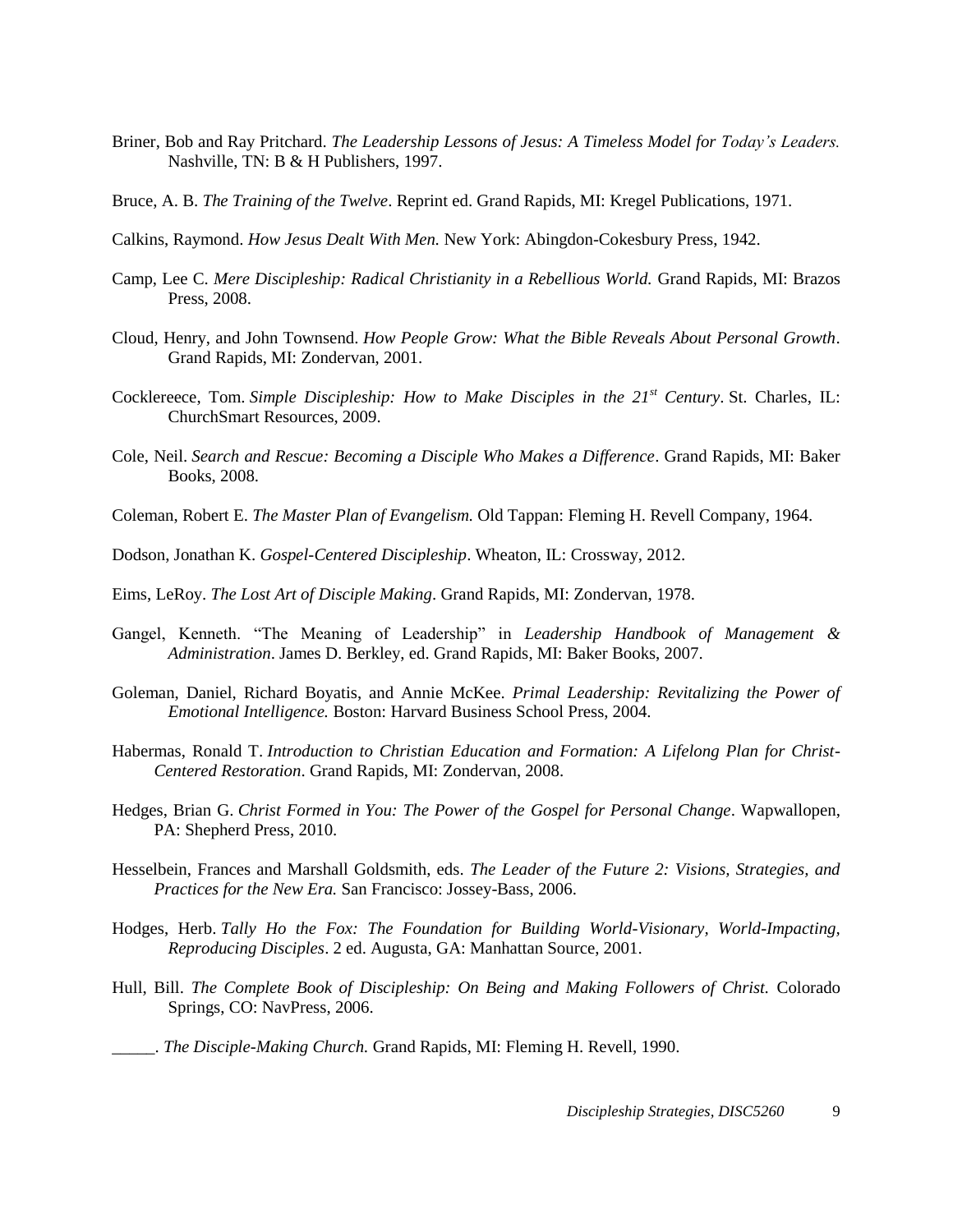- Hunt, Josh, and Larry Mays. *Disciple-Making Teachers: How to Equip Adults for Growth and Action*. Loveland, CO: Group Publishing Inc., 1998.
- Huxhold, Harry N. *Twelve Who Followed: The Story of Jesus and His First Disciples.* Minneapolis, MN: Augsburg Publishing House, 1987.
- Iorg, Jeff. *The Painful Side of Leadership: Moving Forward Even When It Hurts.* Nashville, TN: B&H Books, 2009.
- Issler, Klaus. *Living Into the Life of Jesus: The Formation of Christian Character*. Downers Grove, IL: IVP Books, 2012.
- Jones, Laurie Beth. *Jesus CEO: Using Ancient Wisdom for Visionary Leadership.* New York: Hyperion, 1995.
- Koessler, John. *True Discipleship: The Art of Following Jesus*. Chicago, IL: Moody Publishers, 2003.
- Lane, Timothy S., and Paul David Tripp. *How People Change*. Greensboro, NC: New Growth Press, 2006.
- Lawless, Chuck. *Discipled Warriors: Growing Healthy Churches That Are Equipped for Spiritual Warfare*. Grand Rapids, MI: Kregel Academic & Professional, 2002.
- Mancini, Will. *Innovating Discipleship: Four Paths to Real Discipleship Results (Church Unique Intentional Leader Series)*. Lexington, KY: CreateSpace Independent Publishing Platform, 2013.
- McCallum, Dennis and Jessica Lowery. *Organic Disciplemaking: Mentoring Others Into Spiritual Maturity and Leadership.* Houston, TX: Touch Publications, 2006.
- Mitchell, Michael R. *Leading, Teaching, and Making Disciples: World-Class Christian Education in the Church, School, and Home.* Bloomington, IN: Crossway Books, 2010.
- Ogden, Greg. "Servant Leadership" in *Leadership Handbook of Management & Administration*. James D. Berkley, ed. Grand Rapids, MI: Baker Books, 2007.
- \_\_\_\_\_. *Transforming Discipleship: Making Disciples a Few at a Time*. Downers Grove, IL: IVP Books, 2003.
- \_\_\_\_\_ and Daniel Meyer. *Leadership Essentials: Shaping Vision, Multiplying Influence, Defining Character.* Downers Grove, IL: IVP Connect, 2007.
- O'Grady, John F. *Disciples and Leaders: The Origins of Christian Ministry in the New Testament*. New York: Paulist Press, 1991.
- Petersen, Jim. *Lifestyle Discipleship: Encouraging Others to Spiritual Maturity*. Colorado Springs, CO: NavPress, 2007.
- Pettit, Paul, ed. *Foundations of Spiritual Formation: A Community Approach to Becoming Like Christ.*  Grand Rapids, MI: Kregel Publications, 2008.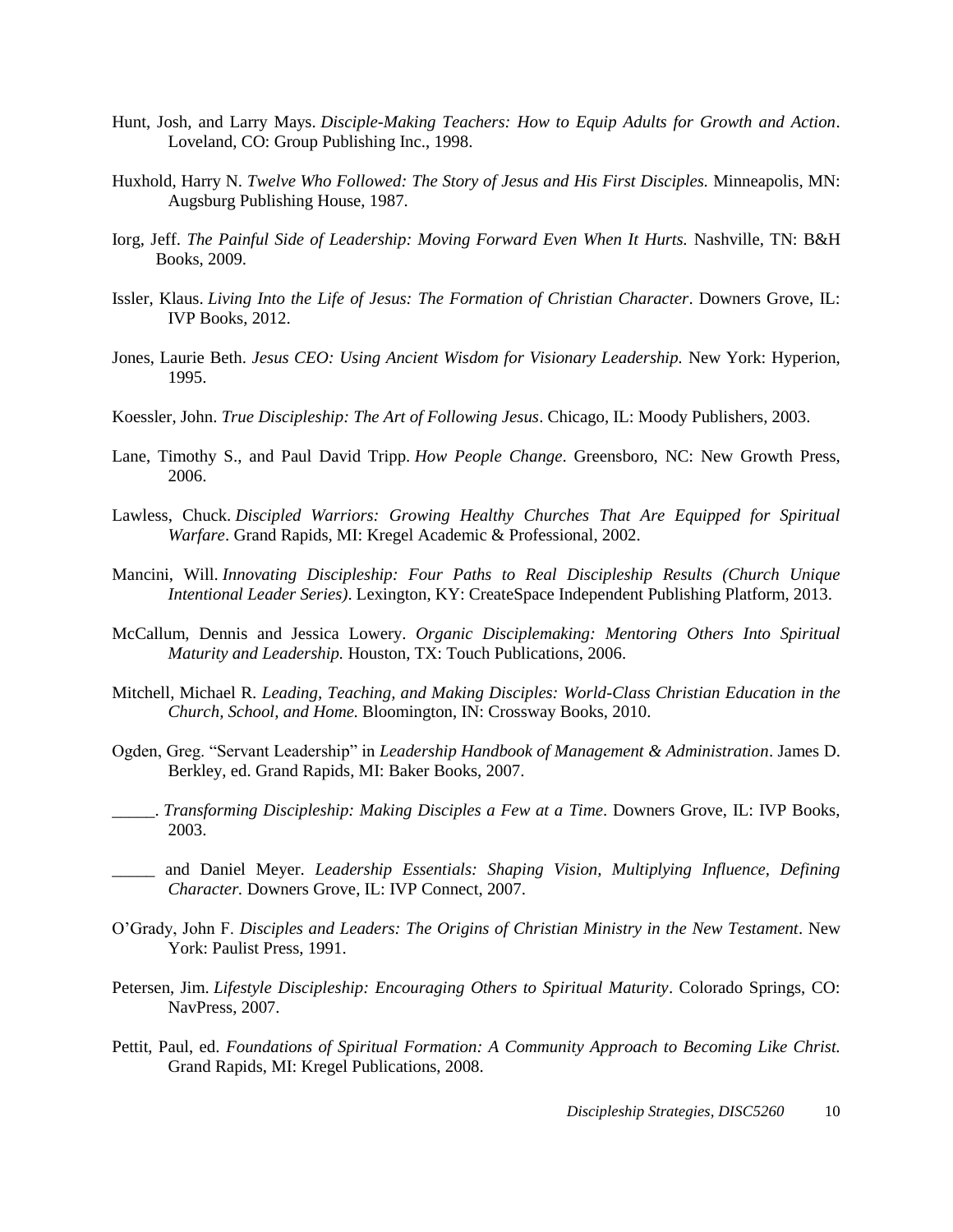- Pope, Randy, and Kitti Murray. *Insourcing: Bringing Discipleship Back to the Local Church (Leadership Network Innovation Series)*. Grand Rapids, MI: Zondervan, 2013.
- Putman, David. *Breaking the Discipleship Code.* Nashville, TN: B & H Publishing Group, 2008.
- Scazzero, Peter L., and Warren Bird. *The Emotionally Healthy Church: A Strategy for Discipleship That Actually Changes Lives*. Updated & Expanded ed. Grand Rapids, MI: Zondervan, 2010.
- Taylor, Edward Lynn. *The Disciples of Jesus in the Gospel of Mark.* London: University Microfilms International, 1980.
- Wilkins, Michael J. *Following the Master: A Biblical Theology of Discipleship.* Grand Rapids, MI: Zondervan, 1992.
- Willard, Dallas. *The Spirit of the Disciplines: Understanding How God Changes Lives*. San Francisco: Harper & Row Publishers, 1988.
- Wright, N.T. *Following Jesus: Biblical Reflections on Discipleship*. Grand Rapids, MI: Wm. B. Eerdmans Publishing Co., 1995.